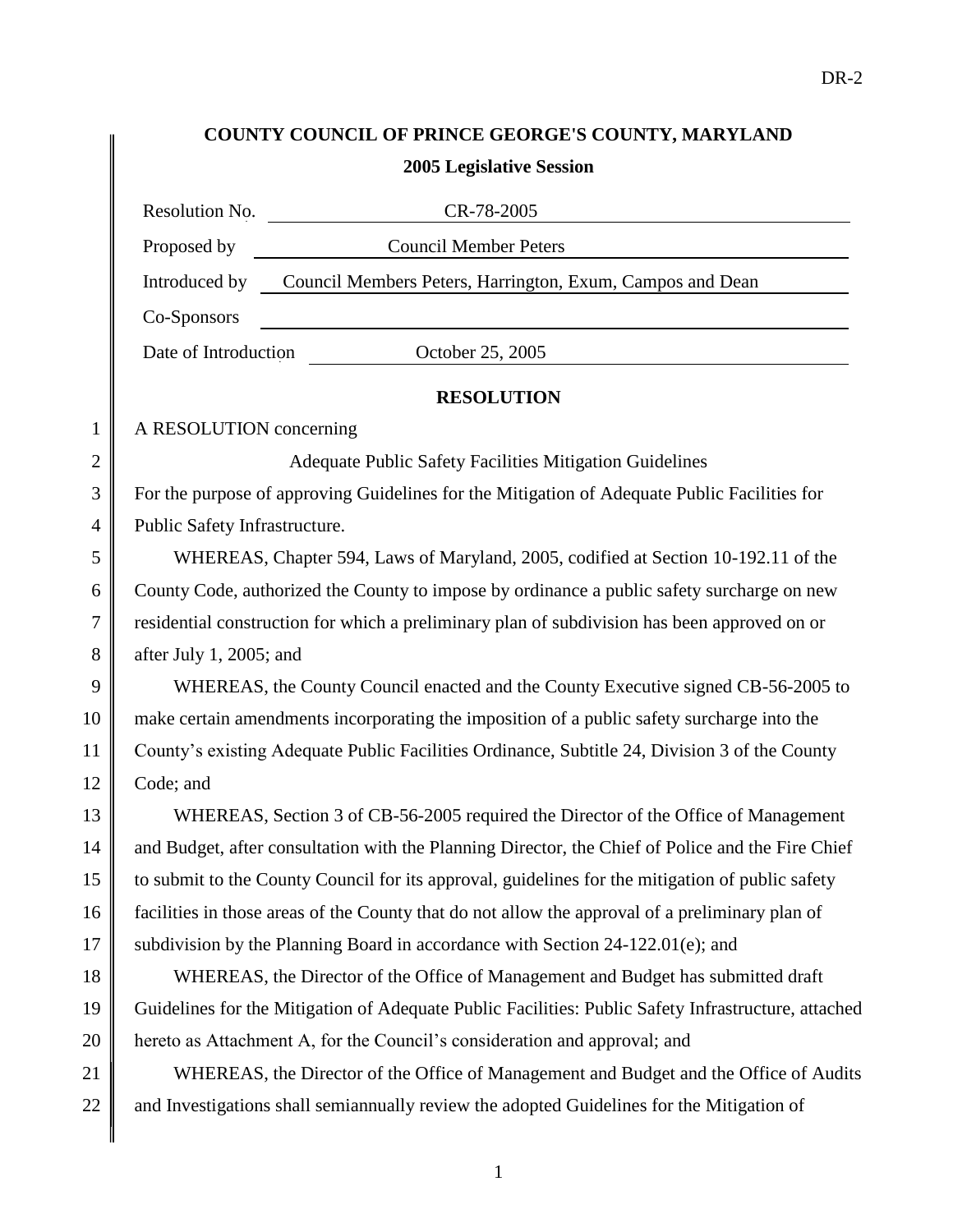1 Adequate Public Facilities: Public Safety Infrastructure.

2 NOW, THEREFORE, BE IT RESOLVED by the County Council of Prince George's

3 County, Maryland, that the Guidelines for the Mitigation of Adequate Public Facilities: Public

4 Safety Infrastructure be and the same are hereby approved and effective on the date of adoption

5 of this Resolution.

Adopted this 1st day of November, 2005.

COUNTY COUNCIL OF PRINCE GEORGE'S COUNTY, MARYLAND

 $BY:$ 

Samuel H. Dean Chairman

ATTEST:

Redis C. Floyd Clerk of the Council

\_\_\_\_\_\_\_\_\_\_\_\_\_\_\_\_\_\_\_\_\_\_\_\_\_\_\_\_\_\_

2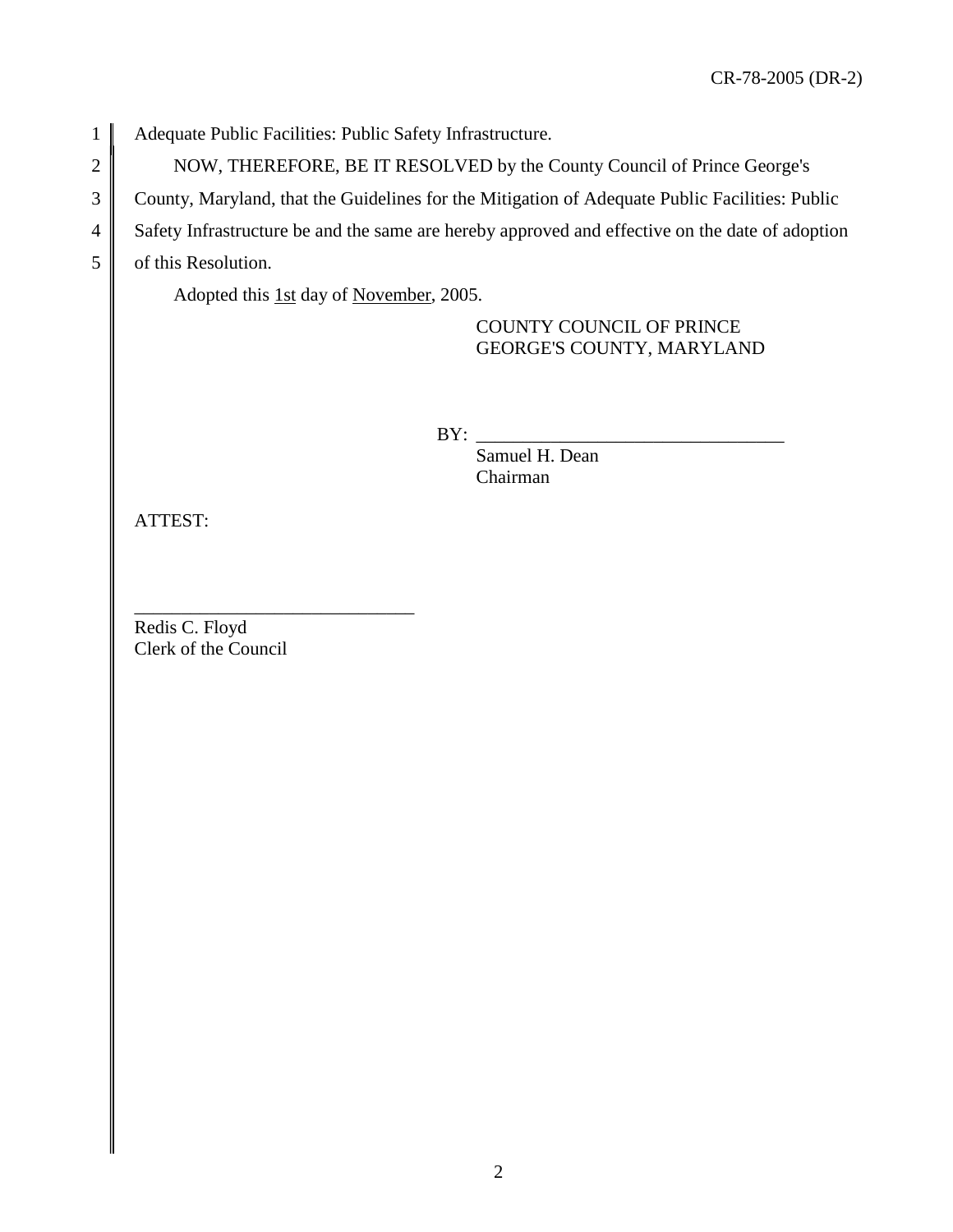# **ATTACHMENT A**

# **GUIDELINES FOR THE MITIGATION OF ADEQUATE PUBLIC FACILITIES: PUBLIC SAFETY INFRASTRUCTURE**

## **1. INTRODUCTION**

The Prince George's County Council enacted CB-56-2005 effective August 3, 2005. Specifically, the legislation provides for the measurement of response times for the Police Department and the Fire/EMS Department to determine the adequacy of public safety services at the time of subdivision. Further, CB-56-2005 requires that not later than July 30, 2005, the Director of the Office of Management and Budget, after consultation with the Planning Director, the Chief of Police and the Fire Chief, shall submit to the County Council for its approval proposed guidelines for the mitigation of public safety facilities in those areas of the County that do not allow the approval of a preliminary plan of subdivision by the Planning Board in accordance with Section 24-122.01(e).

This document titled, "GUIDELINES FOR THE MITIGATION OF ADEQUATE PUBLIC FACILITIES: PUBLIC SAFETY INFASTRUCTURE", is prepared for the purpose of satisfying the aforementioned requirement.

#### **2. DEFINITIONS**

| <b>APF</b>                                          | <b>Adequate Public Facilities</b>                                                                                                                                                                                                                                                                                                                                                                                                                                                                                                                                                                                                                                                                                                                                                                                                                                                                               |
|-----------------------------------------------------|-----------------------------------------------------------------------------------------------------------------------------------------------------------------------------------------------------------------------------------------------------------------------------------------------------------------------------------------------------------------------------------------------------------------------------------------------------------------------------------------------------------------------------------------------------------------------------------------------------------------------------------------------------------------------------------------------------------------------------------------------------------------------------------------------------------------------------------------------------------------------------------------------------------------|
| <b>PUBLIC SAFETY</b><br>MITIGATION FEE <sup>1</sup> | The fee paid per dwelling unit by an applicant or applicants as a means<br>of mitigating the impact on public safety facilities in an area of the<br>County that has police and/or fire response times in excess of those<br>required under CB-55-2005. For FY 2006, the fee shall be \$3,780 per<br>dwelling unit for applications that fail in the Police District and \$1,320<br>per dwelling unit for applications that fail in the Fire Service Area. If<br>the application fails both the police and fire test, the applicant shall pay<br>the combined fee of \$5,100 per dwelling unit. The fee shall be adjusted<br>annually thereafter by the percentage change in the Consumer Price<br>Index for All Urban Consumers published by the United States<br>Department of Labor from the previous fiscal year. The fee shall be<br>paid at the time of issuance of a grading permit for the development. |
| <b>PUBLIC SAFETY</b><br><b>SURCHARGE</b>            | As authorized by Chapter 594, Laws of Maryland 2005 (House Bill<br>1129) and required by CB-55-2005, the surcharge paid per dwelling<br>unit by an applicant or applicants at the time of building permit.                                                                                                                                                                                                                                                                                                                                                                                                                                                                                                                                                                                                                                                                                                      |

 $\overline{a}$ 

<sup>&</sup>lt;sup>1</sup> Calculated by the Office of Management and Budget.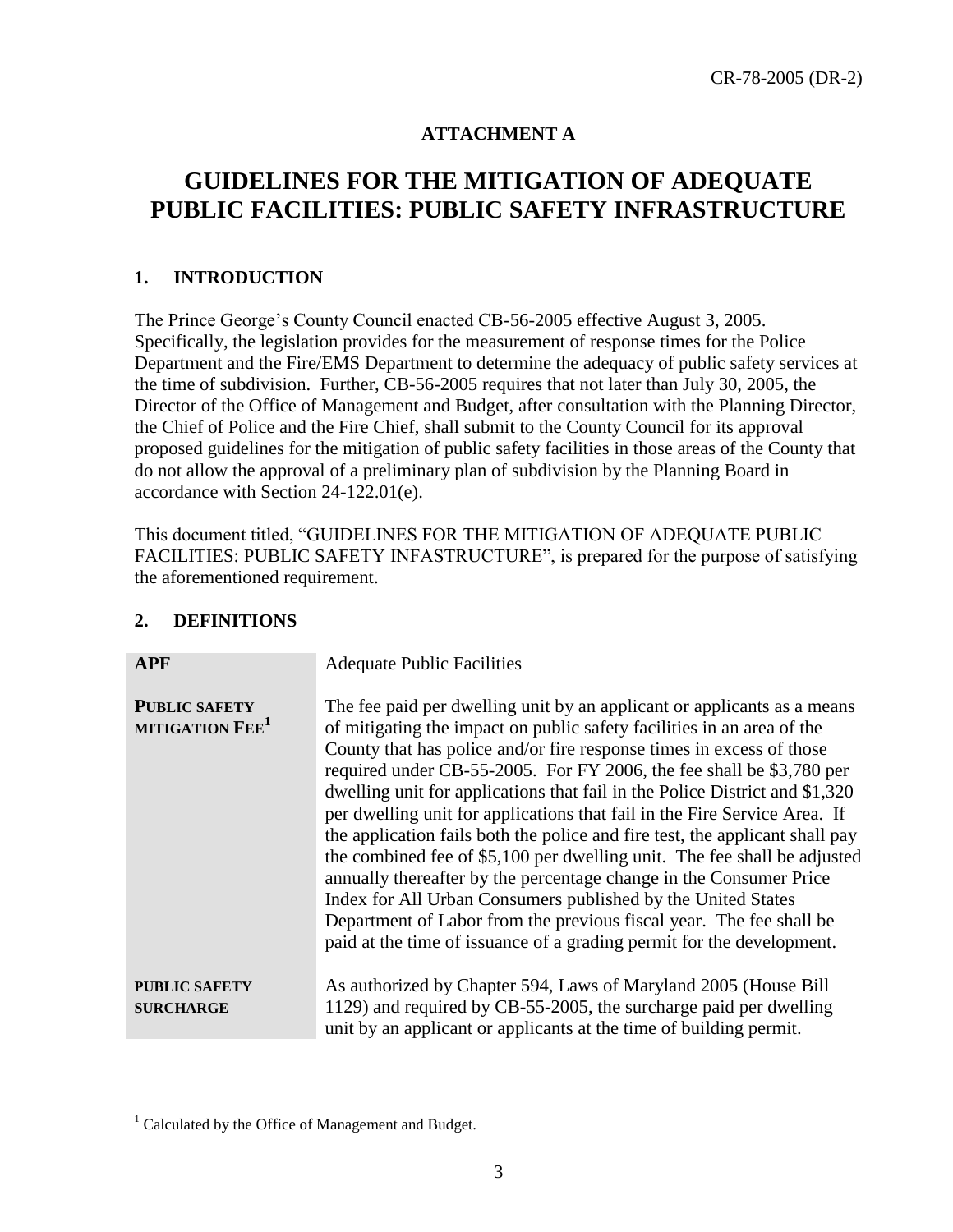| <b>DEVELOPED TIER</b>                                 | The sub area of the County consisting primarily of inner-County areas<br>that are largely developed, as defined by the 2002 General Plan.                                                                                                                                                                                                                                                                                                                                                                                                                                                                                                                                                                                                                                                                                                                                                                                                                                                                                                                                                |
|-------------------------------------------------------|------------------------------------------------------------------------------------------------------------------------------------------------------------------------------------------------------------------------------------------------------------------------------------------------------------------------------------------------------------------------------------------------------------------------------------------------------------------------------------------------------------------------------------------------------------------------------------------------------------------------------------------------------------------------------------------------------------------------------------------------------------------------------------------------------------------------------------------------------------------------------------------------------------------------------------------------------------------------------------------------------------------------------------------------------------------------------------------|
| <b>DEVELOPING TIER</b>                                | The largely suburban sub area of the County located primarily in the<br>central portion of the County, as defined by the 2002 General Plan.                                                                                                                                                                                                                                                                                                                                                                                                                                                                                                                                                                                                                                                                                                                                                                                                                                                                                                                                              |
| <b>RURAL TIER</b>                                     | The sub area of the County located on the outer portion of the County<br>consisting primarily of undeveloped land, as defined by the 2002<br>General Plan.                                                                                                                                                                                                                                                                                                                                                                                                                                                                                                                                                                                                                                                                                                                                                                                                                                                                                                                               |
| PRELIMINARY PLAN<br>OF SUBDIVISION<br><b>APPROVAL</b> | The date of enactment of the resolution of approval by the Planning<br>Board.                                                                                                                                                                                                                                                                                                                                                                                                                                                                                                                                                                                                                                                                                                                                                                                                                                                                                                                                                                                                            |
| <b>MITIGATION PLAN</b>                                | An agreement between the County and applicant detailing the<br>applicant's commitment to either pay the Public Safety Mitigation Fee,<br>provide equipment and/or facilities that equal or exceed the cost of the<br>Public Safety Mitigation Fee, or provide a combination of in kind<br>services and supplemental payment of the Public Safety Mitigation Fee.<br>For an applicant who does not choose to pay solely the mitigation fee,<br>the applicant shall submit its proposed mitigation plan simultaneously<br>to the County Council and County Executive, and the County Council<br>may submit written comments on the plan to the County Executive for<br>consideration in the ratified mitigation plan. The ratified mitigation<br>plan shall be made a part of the application and record for the<br>preliminary plan. Pursuant to CB-56-2005, the Plan must be filed with<br>the Planning Board to allow for the approval of the applicant's<br>preliminary plan where approval would have been otherwise denied<br>due to failure of the adequate public facilities test. |
| <b>STAFF</b>                                          | The staff of the Prince George's County Planning Department.                                                                                                                                                                                                                                                                                                                                                                                                                                                                                                                                                                                                                                                                                                                                                                                                                                                                                                                                                                                                                             |
| <b>SUBDIVISION</b>                                    | Preliminary plan of subdivision.                                                                                                                                                                                                                                                                                                                                                                                                                                                                                                                                                                                                                                                                                                                                                                                                                                                                                                                                                                                                                                                         |
| <b>IN KIND SERVICES</b>                               | As an alternative to payment of the Public Safety Mitigation Fee,<br>applicant may provide equipment and/or facilities from a list of<br>identified needs that equal or exceed the cost of the Public Safety<br>Mitigation Fee. Equipment and/or facilities shall be necessary to meet<br>the deficiencies in public safety resources for the proposed preliminary<br>plan as required by Section 24-122.01(e).                                                                                                                                                                                                                                                                                                                                                                                                                                                                                                                                                                                                                                                                          |
| <b>POOLING RESOURCES</b>                              | Two or more applicants may join together to purchase equipment or<br>build facilities from a list of identified needs that equal or exceed the<br>cost of the Public Safety Mitigation Fee. Equipment and/or facilities<br>shall be necessary to meet the deficiencies in public safety resources for<br>the proposed preliminary plans as required by Section 24-122.01(e).                                                                                                                                                                                                                                                                                                                                                                                                                                                                                                                                                                                                                                                                                                             |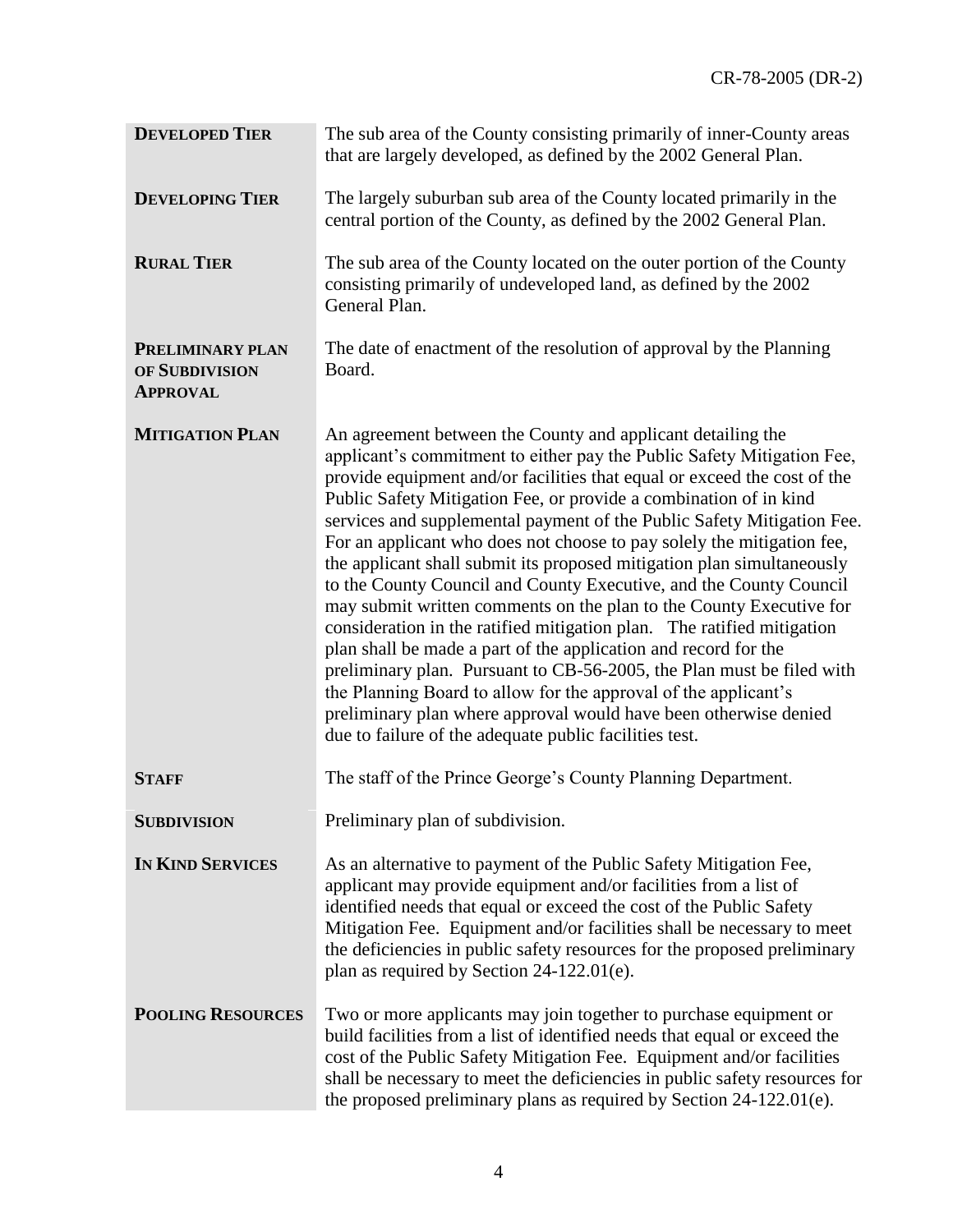## **3. TEST PROCEDURES**<sup>2</sup>

**A.** The Police Chief shall submit a statement that the rolling twelve-month average, adjusted monthly, for response times in the vicinity of the property proposed for subdivision is a maximum of twenty-five minutes total for non-emergency calls and a maximum of ten minutes total for emergency calls for service in each of the police districts. Response times shall be stated in whole numbers, rounding where necessary in the following manner: a) decimal places between .01 and .49 shall be rounded to the nearest lower whole number; and b) decimal places between .50 and .99 shall be rounded to the nearest higher whole number.

**B.** The Fire Chief shall submit a statement that the response time for the first due station in the vicinity of the property proposed for subdivision is a maximum of seven minutes travel time.

**C.** If an application for a preliminary plan is located in an area that fails either of the requirements mentioned above, then the Planning Board may not approve the preliminary plan until a mitigation plan between the applicant and the County is entered into and filed with the Planning Board.

## **4. MITIGATION PLAN**

#### **Police Districts –**

- If an application for a preliminary plan fails in any of the police service districts *and* the actual response times for both emergency calls and non-emergency calls do not exceed 20% above the respective required response times, the applicant may offer to mitigate as provided below.
- If an application for a preliminary plan fails in any of the police districts *and* the actual response times for emergency calls and/or non-emergency calls are greater than 20% above the required emergency response time, the applicant may not mitigate.
- Response times shall be stated in whole numbers, rounding where necessary in the following manner: a) decimal places between .01 and .49 shall be rounded to the nearest lower whole number; and b) decimal places between .50 and .99 shall be rounded to the nearest higher whole number.

#### **Fire Service Areas –**

 $\overline{a}$ 

If an application for a preliminary plan fails in any of the fire service areas, an applicant may offer to mitigate as provided below.

<sup>2</sup> Summarized from CB-56-2005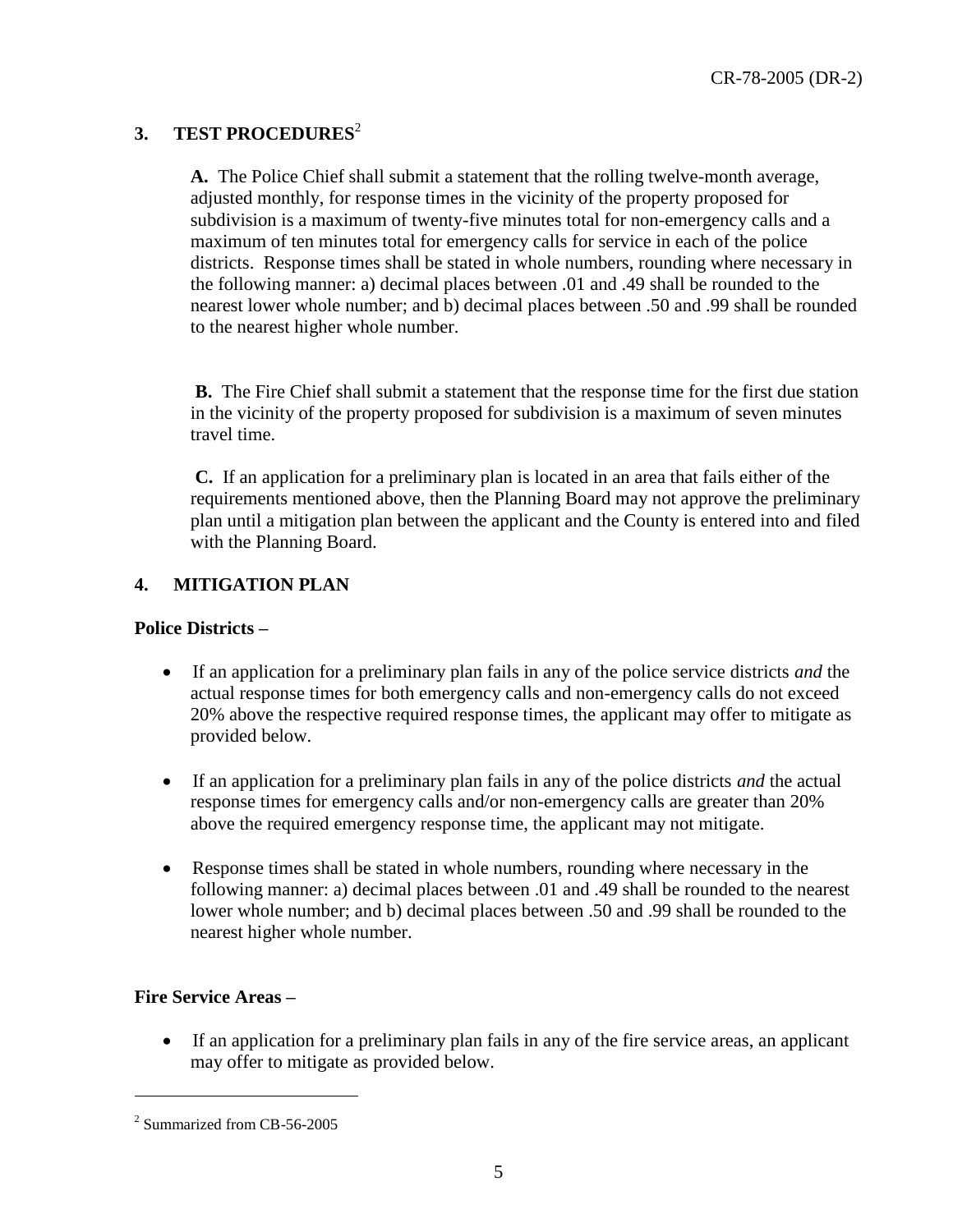The Public Safety Mitigation Fee will be assessed when the applicant applies for grading permits with the Department of Environmental Resources.

#### **A. Public Safety Mitigation Fee**

- i. The fees per dwelling unit would consist of \$3,780 per unit if the test has failed in any of the police districts. This number was derived from the costs associated with building and equipping police stations to house the police officers that are necessary to help meet the response times associated with CB-56-2005.
- ii. If the application fails in a fire service area, the fee per dwelling unit would consist of \$1,320 per unit. This number was derived from the costs associated with building and equipping fire stations to house the fire and EMS personnel that are necessary to help meet the response times associated with CB-56-2005.
- iii. If the application fails both the police and fire test, the applicant shall pay the combined fee of \$5,100 per dwelling unit.
- iv. The Public Safety Surcharge shall not be reduced by the payment of any Public Safety Mitigation Fee.

Beginning in Fiscal Year 2007, the fee shall be adjusted by July 1 of each year by the percentage change in the Consumer Price Index for All Urban Consumers published by the United States Department of Labor from the previous fiscal year. The fee shall be paid at the time of issuance of a grading permit for the development.

#### **B. IN KIND SERVICES**

An applicant may offer to provide equipment and or facilities that equal or exceed the cost of the Public Safety Mitigation Fee or offer a combination of in kind services and supplemental payment of the Public Safety Mitigation Fee. Acceptance of in kind services are at the discretion of the County based on the public safety infrastructure required to bring the subdivision in conformance with the standards mandated by CB-56-2005.

#### **C. POOLING RESOURCES**

Applicants may pool together with other applicants to purchase equipment or build facilities that would equal or exceed the cost of paying the Public Safety Mitigation Fee. Acceptance of pooled resources to provide in kind services are at the discretion of the County based on the public safety infrastructure required to bring the subdivision in conformance with the standards mandated by CB-56-2005.